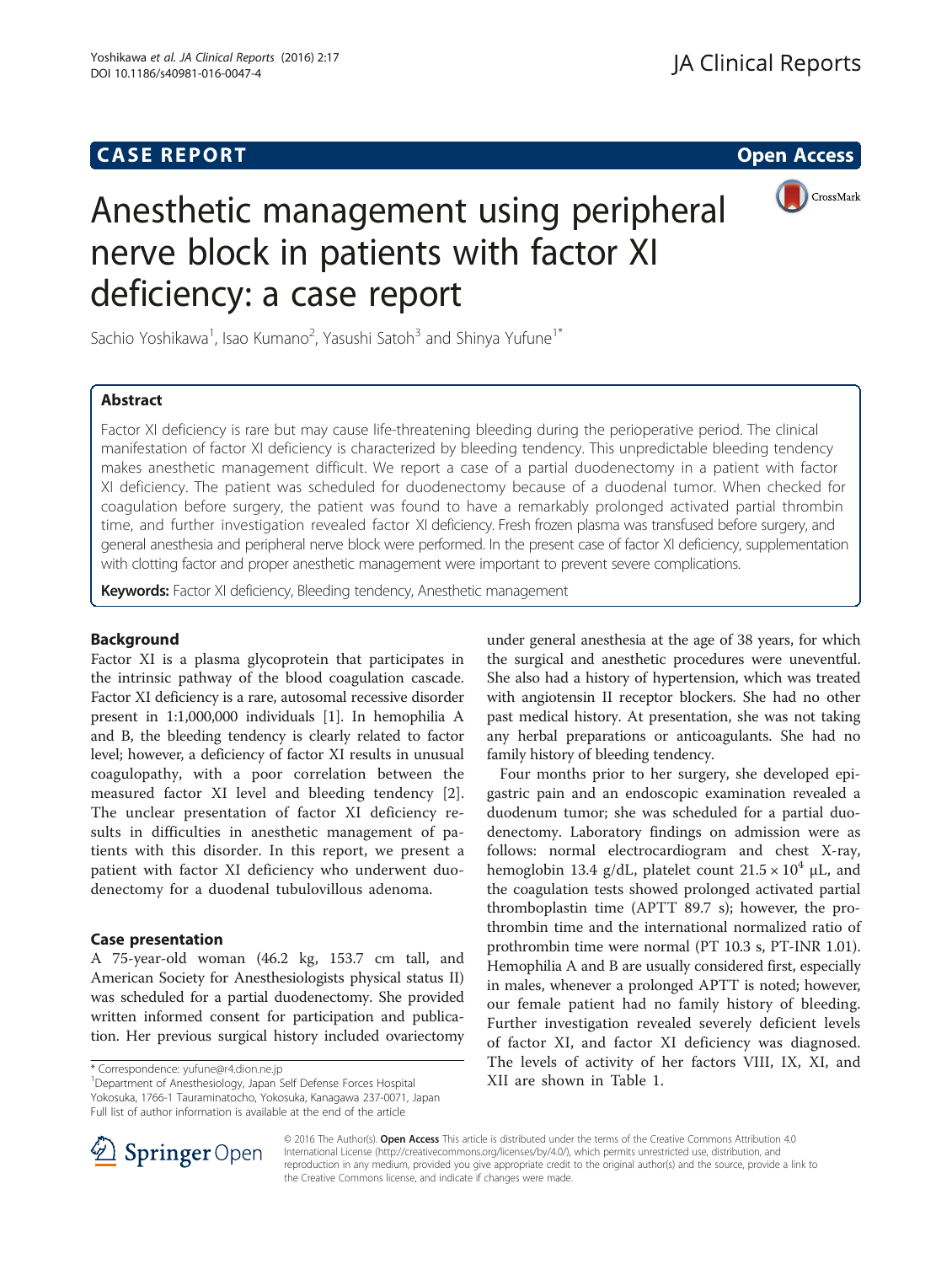<span id="page-1-0"></span>Table 1 Coagulation factor levels

| Factor | Activity level (%) | Reference range (%) |
|--------|--------------------|---------------------|
| VIII   | 109                | $60 - 150$          |
| IX     | 84                 | $70 - 130$          |
| XI     | <3                 | $75 - 145$          |
| XII    | 55                 | $50 - 150$          |

It is obvious that patients with severe clotting factor deficiencies are at risk of bleeding from the surgical site, and anesthetic management is one of the most important concerns for the attending anesthesiologist. To avoid massive bleeding during the surgical procedure, 4 units of fresh frozen plasma (FFP) was transfused (in Japan, the estimated volume per unit of FFP is 120 mL/unit) 1 day prior to the surgery. We performed another coagulation test immediately before entering the operating room, and her APTT level improved to 36.2 s.

In our facility, epidural anesthesia is the first choice of analgesia for open upper abdominal surgery. However, because the patient had a potential risk of epidural hemorrhage, we avoided epidural anesthesia and selected ultrasound-guided subcostal transversus abdominis plane (TAP) block with rectus sheath block. General anesthesia was induced by target-controlled infusion of propofol at a target plasma concentration of 3 μg/mL. Fifty milligrams of rocuronium was administered after loss of response to verbal commands. Remifentanil was initiated at a rate of 0.3 μg/kg/min, and propofol was adjusted to maintain a bispectral index of 40–60. Subcostal TAP block with rectus sheath block was performed in the supine position. After skin preparation with 0.5 % chlorhexidine, the ultrasound probe was placed parallel to the subcostal margin near the xiphoid process, the needle was advanced to the TAP, and 20 mL of 0.25 % levobupivacaine was administered to the TAP. After subcostal TAP block, the rectus muscle was imaged with the ultrasound probe on the level of the umbilicus and the needle was advanced to the posterior rectus sheath, and 10 mL of levobupivacaine was administered.

The surgical procedure itself was uneventful, and recovery was satisfactory. The operation duration was 289 min, and the anesthesia duration was 406 min. The blood loss was 222 mL, and the urinary output was 1250 mL. The patient received 3600 mL of fluid administration. The patient reported no pain at the surgical site after extubation. Postoperative supplemental analgesics were administered. The patients received intravenous flurbiprofen axetil and acetaminophen on the first postoperative day. After started oral intake, loxoprofen sodium was administered and reported no pain.

After the surgery, thin, watery-pink exudate was seen from surgical drain, but on the seventh postoperative day, the color of the fluid changed to have a more slightly reddish consistency. Although amount of exudate from the surgical drain did not increase, the drain was removed on the same day. The levels of exudate from the surgical drain after surgery are shown in Table 2. Coagulation tests were performed every day after the surgery. The PT and PT-INR levels were normal throughout the perioperative period. The perioperative APTT levels are shown in Fig. [1](#page-2-0).

### Discussion

Factor XI deficiency, which is relatively common among Ashkenazi Jews, is associated with injury-related bleeding [\[3](#page-2-0)]. This is sometimes called "hemophilia C," is distinguished from hemophilia A and B by the absence of hemorrhage inside joints and muscles, and has equal incidence in individuals of either gender. The level of the deficiency does not determine the bleeding risk [[4\]](#page-2-0), and bleeding tendency varies among individuals. Patients who have severe factor XI deficiency are at risk of massive hemorrhage; however, some do not have this tendency [[5\]](#page-2-0).

Patients with factor XI deficiency need specific management during surgery. Previously, adverse surgical outcomes of patients with factor XI deficiency have been reported, including cerebral hemorrhage [[6\]](#page-2-0) and spinal epidural hematoma [[7\]](#page-2-0). Different surgical management strategies, each with varying degrees of risk, have been reported, including FFP, factor XI concentrates, and desmopressin [[8\]](#page-3-0).

To manage hemorrhage tendency during the perioperative period, anesthesiologists must determine an appropriate method and tailor it to each patient. We used 4 units of FFP prior to the surgical procedure. The estimated half-life of factor XI is 45 h, which is similar to standard FFP [[9](#page-3-0)]; therefore, we judged FFP transfusion 1 day prior to surgery which would prevent intraoperative and acute phase massive hemorrhage. As shown in Fig. [1](#page-2-0), APTT levels improved from 89.7 to 36.2 s after FFP transfusion. We investigated the transition level of APTT after surgery. The level of APTT was gradually prolonged to 52.6 s by postoperative day 7. After the surgery, the color of the exudate fluid from surgical drain had changed to slightly reddish, which may have been related to the change of APTT. Considering the estimated half-life of factor XI, we anticipated that APTT would rise to the same level as the preoperative value. Fortunately, APTT remained shorter than expected, and we did not need to use additional FFP.

Table 2 The levels of exudate from the surgical drain

| <b>POD</b><br>0 1 2 3 4 5 6 7<br>Exudate (mL) 95 140 134 162 178 141 120 25 |  |  |  |  |  |  |  |  |
|-----------------------------------------------------------------------------|--|--|--|--|--|--|--|--|
|                                                                             |  |  |  |  |  |  |  |  |
|                                                                             |  |  |  |  |  |  |  |  |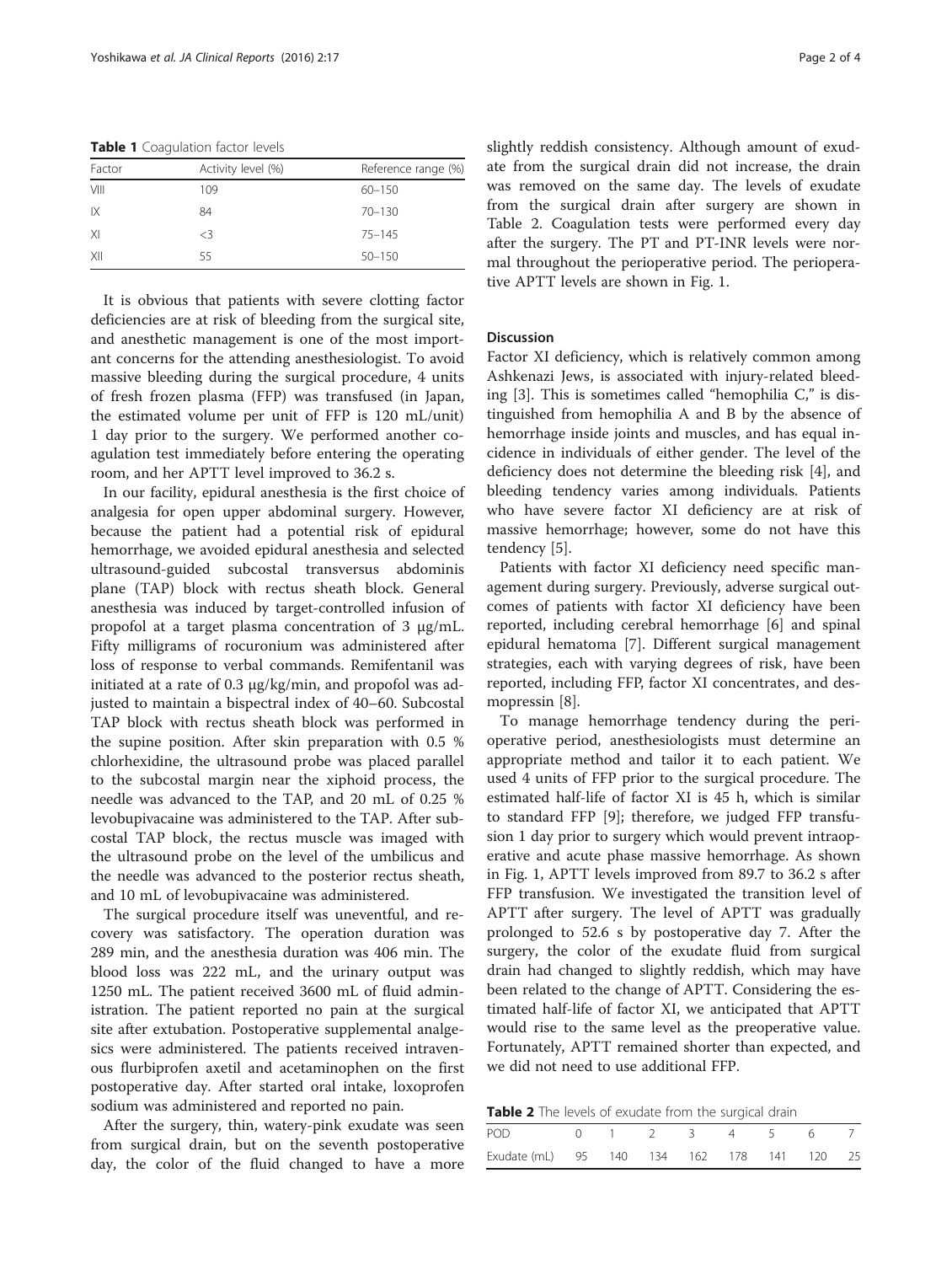The disadvantages of plasma which are the large volumes are required and the potential for allergic reactions and infections. The patient described in our case report had no cardiac disease, and only 4 units of FFP were used, so fluid overload was not an issue; however, FFPs should be transfused carefully, especially in patients who have cardiac failure. Although factor XI concentrates are an effective treatment, they are not currently available in Japan.

In addition to medication, safe and reliable anesthesia is required to manage perioperative hemorrhage. Epidural anesthesia is one of the most useful methods to alleviate surgical pain during the perioperative period. Although the incidence of neurologic dysfunction resulting from hemorrhagic complication associated with neuraxial blockade, including epidural anesthesia, is unknown [[10\]](#page-3-0), the risk of bleeding is increased, especially in the presence of coagulopathy. In recent years, peripheral nerve blocks using ultrasound have gained popularity. It serves as an effective alternative analgesia when an epidural is contraindicated or refused. Although guidelines for regional anesthesia in the patient receiving anticoagulants are available, regional anesthesia for patients with a clotting factor deficiency is dependent on the careful decision-making by the attending anesthesiologist. In this case, we opted to avoid the potential risk of a spinal hematoma associated with epidural anesthesia and decided to control perioperative pain using a peripheral nerve block. Subcostal TAP block provides analgesia in the upper abdominal area [\[11](#page-3-0)], and combined with a rectus sheath block that provides effective pain relief for the umbilical are, we were able to alleviate pain in our patient. Neurologic dysfunctions after epidural anesthesia are very rare but devastating. Appropriate

management for patients with clotting factor deficiency should result in an uneventful recovery.

#### Conclusions

In conclusion, although factor XI deficiency is rare, it is sometimes diagnosed by unsuspecting patients prior to major surgery. Massive hemorrhage occurs unpredictably during perioperative period regardless of the bleeding tendency before surgery. FFP transfusion prior to surgery may help patients' coagulation, and proper anesthetic management, including peripheral nerve block, may contribute to improved prognosis.

#### Abbreviations

APTT, activated partial thromboplastin time; FFP, fresh frozen plasma; POD, postoperative day; PT, prothrombin time; PT-INR, international normalized ratio of prothrombin time; TAP, transversus abdominis plane

#### Acknowledgements

This work is attributed to the Department of Anesthesiology, Japan Self Defense Forces Hospital Yokosuka. This case report has not been presented at a meeting or published elsewhere.

#### Authors' contributions

SYo and SYu drafted the article. IK and SYo acquired the data. YS participated in the design and coordination and helped to draft the manuscript. SYu supervised and edited the manuscript. All authors discussed the results and commented on the manuscript. All authors read and approved the final manuscript.

#### Competing interests

The authors declare that they have no competing interests.

#### Consent for publication

Written informed consent was obtained from the patient for publication of this Case Report and any accompanying images. A copy of the written consent is available for review by the Editor-in-Chief of this journal.

#### Author details

<sup>1</sup>Department of Anesthesiology, Japan Self Defense Forces Hospital Yokosuka, 1766-1 Tauraminatocho, Yokosuka, Kanagawa 237-0071, Japan. 2 Department of Surgery, Japan Self Defense Forces Hospital Yokosuka, 1766-1 Tauraminatocho, Yokosuka, Kanagawa 237-0071, Japan. <sup>3</sup>Department of Pharmacology and Department of Anesthesiology, National Defense Medical College, 3-2 Namiki, Tokorozawa, Saitama 359-8513, Japan.

#### Received: 20 June 2016 Accepted: 3 August 2016 Published online: 08 August 2016

#### References

- 1. Zucker M, Seligsohn U, Salomon O, Wolberg AS. Abnormal plasma clot structure and stability distinguish bleeding risk in patients with severe factor XI deficiency. J Thromb Haemost. 2014;12:1121–30.
- 2. Pike GN, Bolton-Maggs PH. Factor XI-related thrombosis and the role of concentrate treatment in factor XI deficiency. Haemophilia. 2015;21:477–80.
- 3. Asakai R, Chung DW, Davie EW, Seligsohn U. Factor XI deficiency in Ashkenazi Jews in Israel. N Engl J Med. 1991;325:153–8.
- 4. Bolton-Maggs PH. Factor XI, deficiency and its management. Haemophilia. 2000;6 Suppl 1:100–9.
- 5. Edson JR, White JG, Krivit W. The enigma of severe factor XI deficiency without hemorrhagic symptoms. Distinction from Hageman factor and "Fletcher factor" deficiency; family study; and problems of diagnosis. Thromb Diath Haemorrh. 1967;18:342–8.
- 6. Henry EI, Hoffman I, Rosenthal RL. Spontaneous hemorrhages caused by plasma-thromboplastin-antecedent deficiency; report of a case. J Am Med Assoc. 1956;162:727–9.
- 7. Mustafa MH, Bernstein RA. Spontaneous spinal epidural hematoma, Brown-Sequard syndrome, and factor XI deficiency. Ann Intern Med. 1987;106:477–8.

<span id="page-2-0"></span>